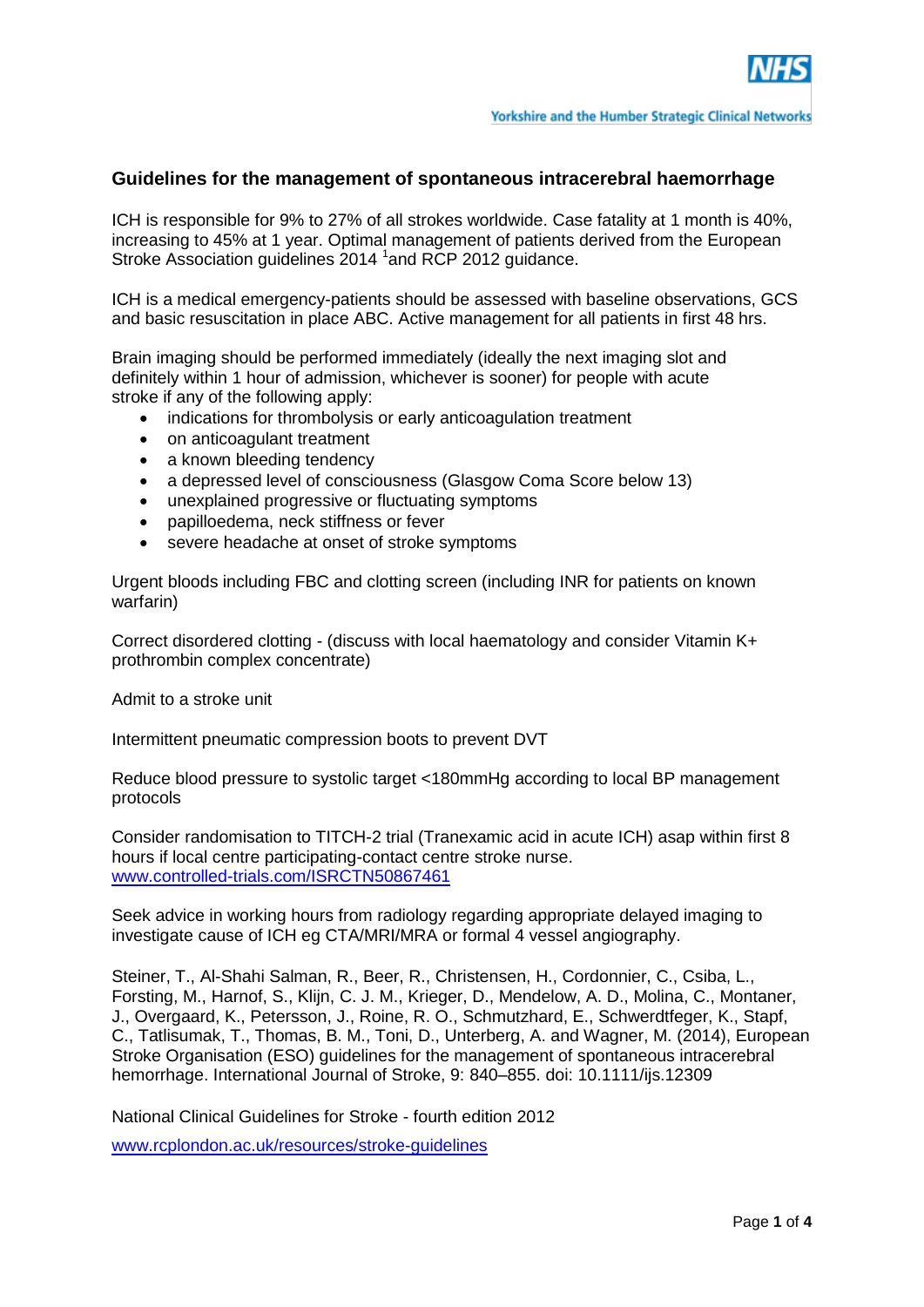## **Supratentorial Primary Intracerebral Haemorrhage**

Referral **should be** considered for patients with:

- Lobar haemorrhage with progressively deteriorating neurological state or evidence of hydrocephalus (if abrupt deterioration this is either likely to represent a re-bleed or irreversible ICP rise)
- No significant prior co-morbidities
- Patient had GCS > 8 at presentation  $2$

Referral is **not** usually necessary for patients with:

- **Small deep haemorrhages**
- **EXECT** Lobar haemorrhages without hydrocephalus whose clinical condition is stable
- **EXECT:** Large haemorrhages with significant prior co-morbidities

## **Infratentorial (including cerebellar) Haemorrhages & Infarcts**

Referral **should be** considered for patients with:

- evidence of hydrocephalus or coning
- a large cerebellar haemorrhage (>3cm)
- $\bullet$  distortion of the 4<sup>th</sup> ventricle by a cerebellar haemorrhage or infarct
- AND the patient had a GCS  $> 8$  at presentation  $2$

Referral is **not** usually necessary for patients :

- brainstem haemorrhages and infarcts with no evidence of hydrocephalus
- *(2) patients whose GCS was < 8 at presentation due to seizures, metabolic disorders etc. should be considered for referral*

No evidence for use of steroids and evidence of worse outcome for use of Phenytoin for symptomatic seizures.